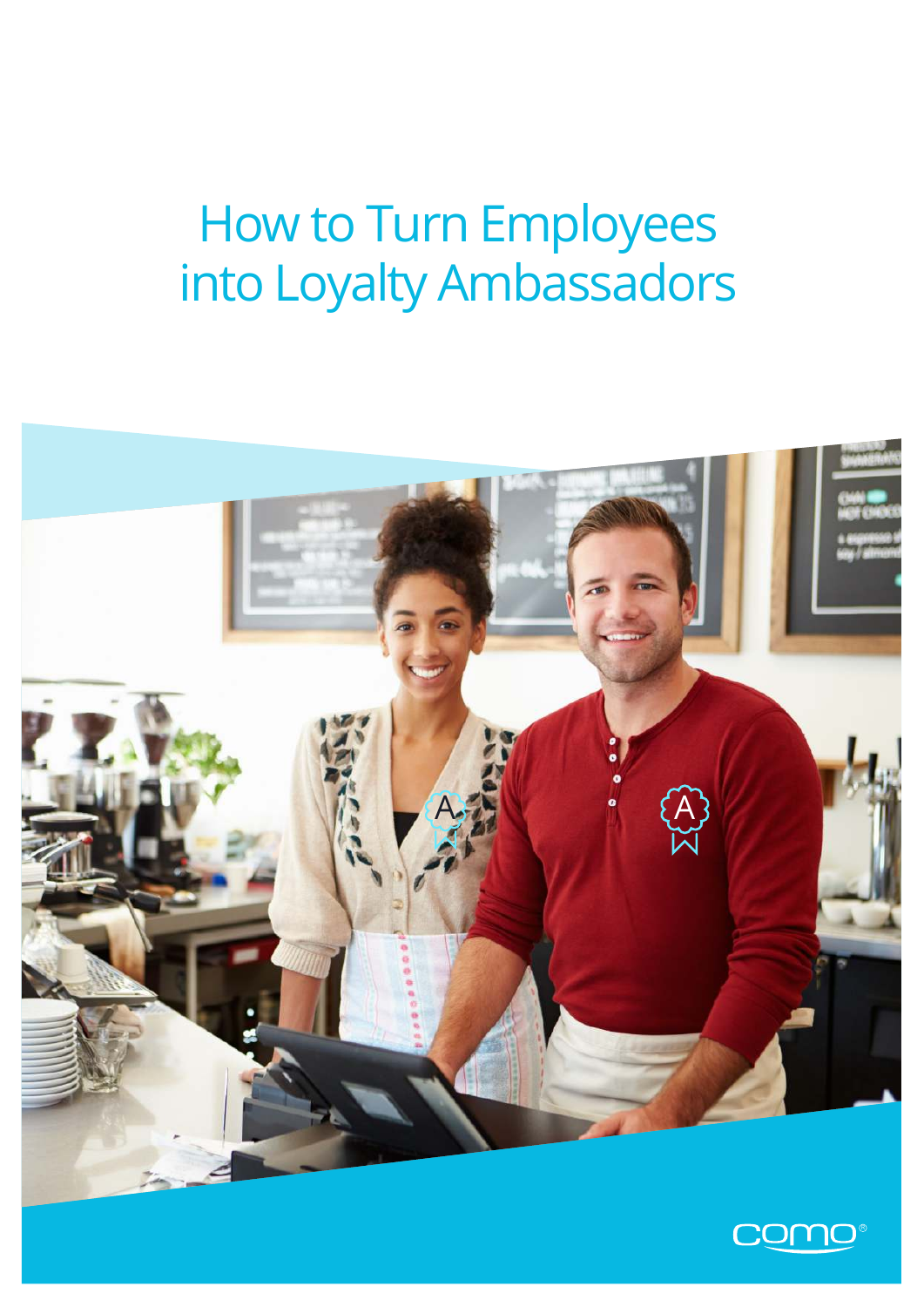# Your Employees Make It Happen

Your employees are the most important part of your launch - pure and simple. They are the friendly face of your loyalty club, they offer it to customers, and they operate it.

So you can see why it's important to keep employees informed and excited about the club. This guide shares with you what we at Como have learned from clients all over the world about turning employees into Loyalty Ambassadors.



**Remember:** The beginning of your loyalty club is the MOST important time! This is when you need to sign up lots of new members, so that they tell their friends and your club goes viral.

So let's get your employees on board with the following steps. And of course, your account manager is always available to help.

- 1. Training Comes First
- 2. Practice Makes Perfect
- 3. Contests Work Wonders
- 4. Frequent Updates Are Essential



 $\overline{\left\langle \mathrm{\hat{X}}\right\rangle }$  I'M AN

AMBASSADOR

 $N_{\text{max}}$ amb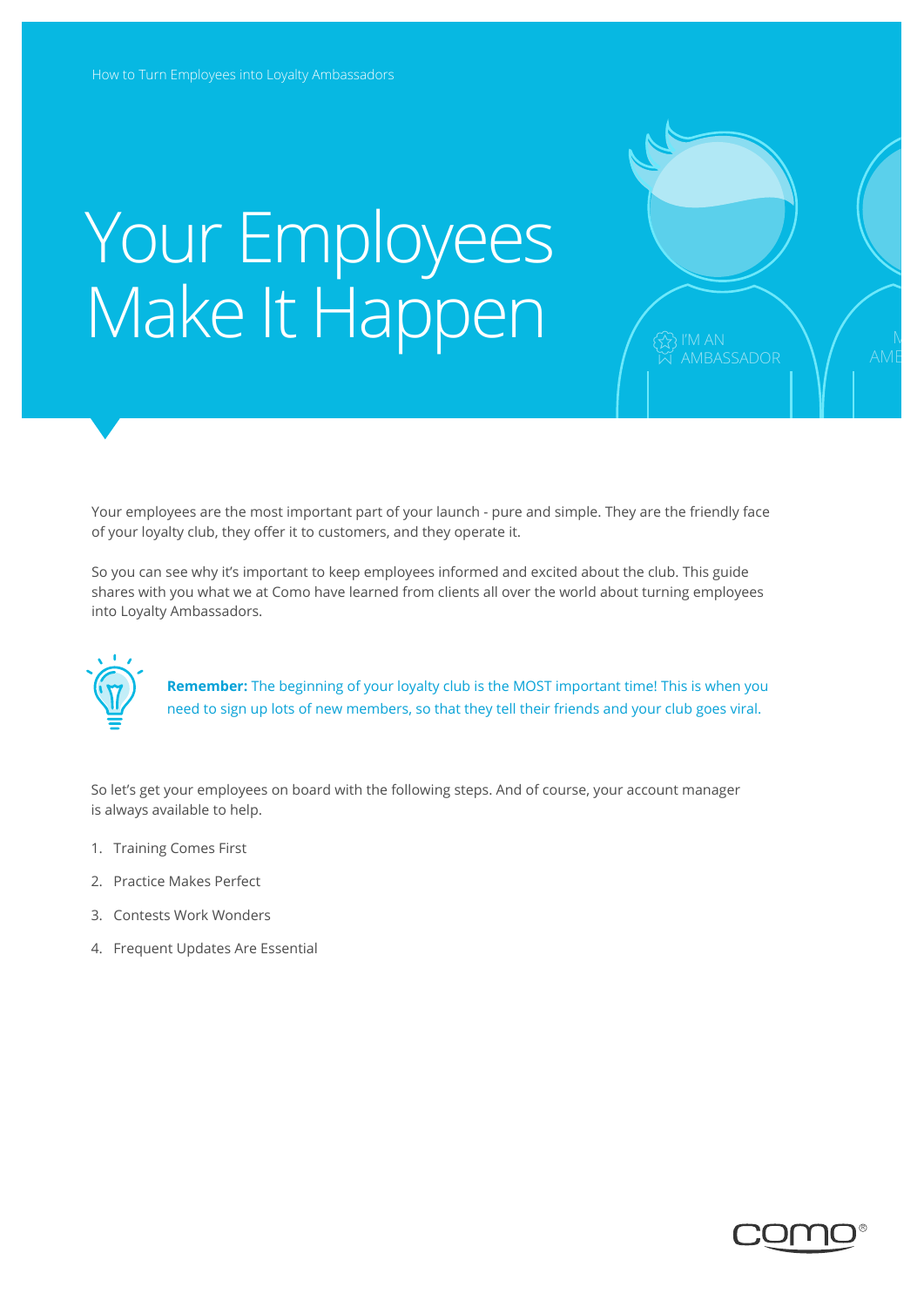### Step 1. Training Comes First

As Loyalty Ambassadors, your employees must understand and believe in the club. They should be enthusiastic about offering the club and answering customer questions. The loyalty club should be totally embedded in the company culture.

- $\oslash$  Make sure each employee attends the employee training provided.
- $\vee$  Make sure each employee downloads the app, joins the loyalty club, and explores all the features by making purchases and earning rewards.
- $\bigcirc$  Use your scheduled staff meeting for training and updates.
- $\odot$  Explain how the loyalty club benefits customers and your business.
- $\odot$  See also Step 3, "Contests Work Wonders."

#### Step 2. Practice Makes Perfect

Now that your employees know the basics, it's time to practice. Here are some ideas for making sure your employees are truly loyalty club experts.

- **Practice at the POS:** Gather your employees and ask each one to perform the required operation for a different customer situation.
- $\odot$  Include enrolling new members during busy times. Be sure they tell customers about the joining gift!
- Give employees a Loyalty Ambassador quiz (ask your account manager for help). You can reward each one who passes or earns a top score with a prize or a Loyalty Ambassador certificate that you can display on a "Hall of Fame" wall.
- $\heartsuit$  Keep talking about it! Stir up conversations with your staff, especially during downtime.